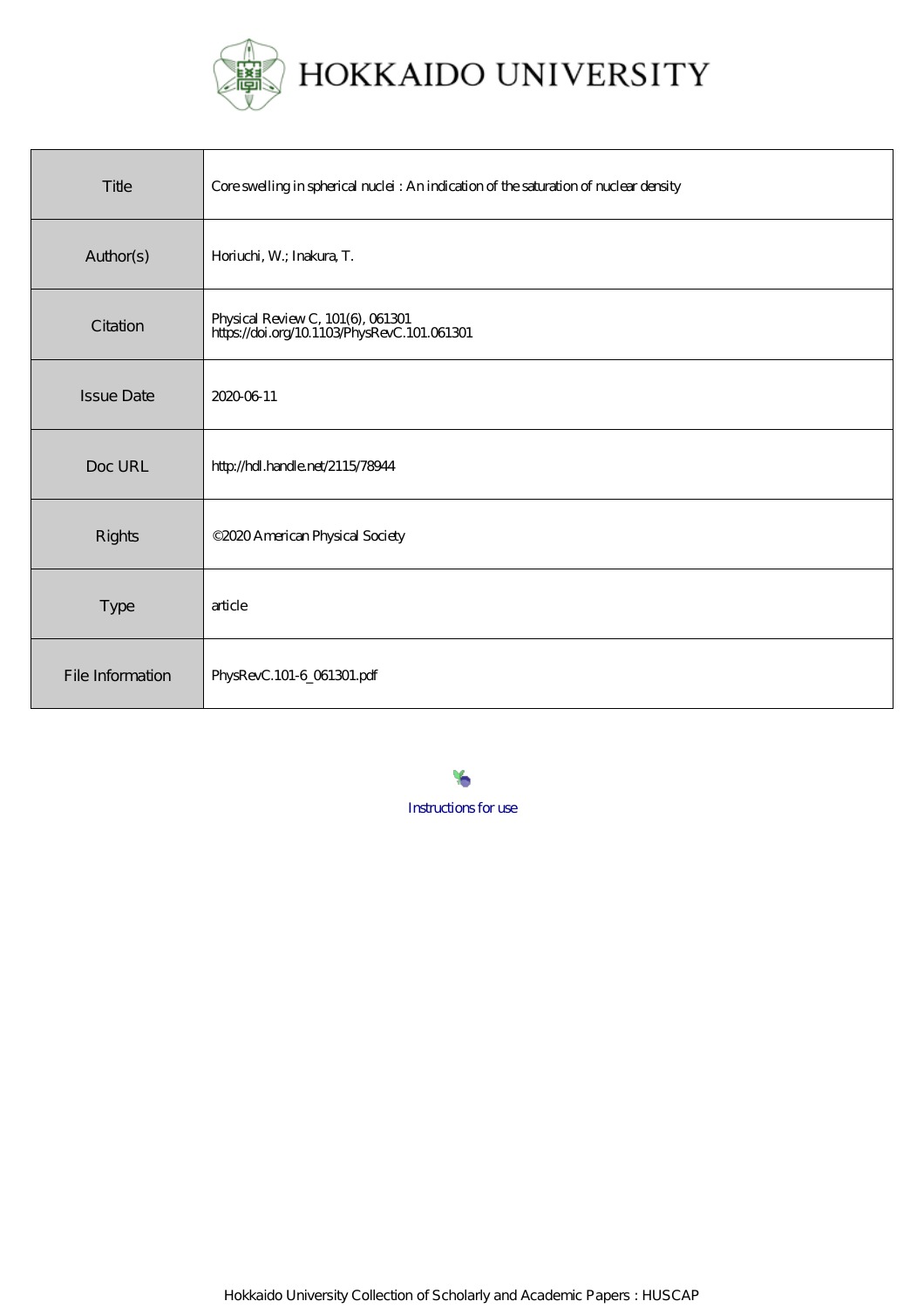## **Core swelling in spherical nuclei: An indication of the saturation of nuclear density**

W. Hor[i](https://orcid.org/0000-0003-0039-3783)uchi $\mathbf{D}^{1,*}$  and T. Inakura<sup>2</sup>

<sup>1</sup>*Department of Physics, Hokkaido University, Sapporo 060-0810, Japan*

<sup>2</sup>*Laboratory for Advanced Nuclear Energy, Institute of Innovative Research, Tokyo Institute of Technology, Tokyo 152-8550, Japan*

(Received 6 April 2020; accepted 28 May 2020; published 11 June 2020)

**Background:** Nuclear radius is one of the most important and basic properties of atomic nuclei and its evolution is closely related to the saturation of the nuclear density in the internal region but the systematics of the nuclear radii for the neutron-rich unstable nuclei is not well known.

**Purpose:** Motivated by the recent interaction cross section measurement which indicates the <sup>48</sup>Ca core swelling in the neutron-rich Ca isotopes, we explore the mechanism of the enhancement of the neutron and proton radii for spherical nuclei.

**Methods:** Microscopic Hartree-Fock calculations with three sets of Skyrme-type effective interactions are performed for the neutron-rich Ca, Ni, and Sn isotopes. The total reaction cross sections for the Ca isotopes are evaluated with the Glauber model to compare them with the recent cross section data.

**Results:** We obtain good agreement with the measured cross sections and charge radii. The neutron and proton radii of the various "core" configurations are extracted from the full Hartree-Fock calculation and discuss the core swelling mechanism.

**Conclusions:** The core swelling phenomena occur depending on the properties of the occupying valence singleneutron states to minimize the energy loss that comes from the saturation of the densities in the internal region, which appears to be prominent in light nuclei such as Ca isotopes.

DOI: [10.1103/PhysRevC.101.061301](https://doi.org/10.1103/PhysRevC.101.061301)

*Introduction.* Systematic studies of the nuclear density and radius give us an insight not only into the nuclear structure such as halo [\[1\]](#page-5-0), neutron skin [\[2\]](#page-5-0), and nuclear deformation [\[3\]](#page-5-0), but also into the nuclear matter properties [\[4–9\]](#page-5-0). The electron scattering measurements, which precisely determine the charge distribution of nuclei have unveiled the nuclear saturation properties [\[10\]](#page-5-0). These studies have been extending to the short-lived neutron-rich unstable nuclei, in which the behavior of the nuclear density is not well known. The size properties of the unstable nuclei have often been extracted from the total reaction or interaction cross section measurements since the discovery of the neutron halo structure in  $\rm^{11}Li$ [\[1\]](#page-5-0), and have been reached at the heavier two-neutron halo nucleus  $^{22}C$  [\[11,12\]](#page-5-0), and neutron-rich Ne [\[3\]](#page-5-0) and Mg [\[13\]](#page-5-0) isotopes. Recently, a sudden increase of the interaction cross section beyond  $48$ Ca was reported indicating the swelling of  $^{48}$ Ca core in the Ca isotopic chain [\[14\]](#page-5-0). It has been recognized that the sudden enhancement of the matter radius is due to nuclear deformation  $[3,13,15-19]$  $[3,13,15-19]$  or weakly bound neutrons like the halo structure  $[1,11,13]$ . However, these Ca isotopes are known to be spherical [\[20–22\]](#page-6-0), and they are well bound in <sup>42–51</sup>Ca,  $S_n \approx 5-\overline{6}$  MeV [\[23\]](#page-6-0). This may call a new mechanism for the enhancement of the nuclear size.

In this Rapid Communication, we aim to uncover the core swelling mechanism in light-medium to medium spherical nuclei and discuss how the "core" nucleus is developed as a function of the neutron number within a microscopic meanfield theory, that is, Skyrme-Hartree-Fock (HF) theory. We investigate even-even proton closed-shell isotopes, i.e., Ca, Ni, and Sn isotopes, which exhibit almost spherical shape, and discuss the evolution of the size of the "core" nuclei. The core swelling phenomena may appear in the isotopic chain across the major shell or subshell. For example, the abrupt interaction cross section enhancement from <sup>22</sup>O ( $N =$ 14 subshell) to  $^{23}$ O was found in Refs. [\[24,25\]](#page-6-0). The core swelling in O isotopes was theoretically discussed using  ${}^{16}O$ plus few-neutron models in Ref. [\[26\]](#page-6-0). This study also helps formulate "core" plus few-nucleon models towards describing the light-medium mass dripline nuclei, e.g.,  $^{22}C$  [\[27,28\]](#page-6-0), and  $^{29,31}$ F [\[29,30\]](#page-6-0).

*Theoretical models.* Here, we perform the Skyrme-HF calculation and give a brief description of its model setup. The numerical code used in the present calculation is a revised version of the code developed in Refs. [\[18,31\]](#page-6-0). The groundstate wave function is obtained by minimizing the following energy density functional [\[32\]](#page-6-0),  $E[\rho] = E_N + E_C - E_{c.m.}$ , using the imaginary-time method  $[33]$ . The nuclear energy  $E_N$  is given by a functional of the nucleon density  $\rho_q(\mathbf{r})$ , the kinetic density  $\tau_q(\mathbf{r})$ , and the spin-orbit-current density  $J_q(\mathbf{r})$  ( $q =$  $n$ ,  $p$ ). The Coulomb energy  $E_C$  among protons is a sum of direct and exchange parts. The exchange part is approximated by means of the Slater approximation,  $\propto \int d\mathbf{r} \rho_q(\mathbf{r})^{4/3}$ .  $E_{\text{c.m.}}$  is the center of mass energy. The single-particle wave function  $\phi_i(\mathbf{r})$  is represented in the three-dimensional grid points. All the single-particle wave functions and potentials except for the

<sup>\*</sup>whoriuchi@nucl.sci.hokudai.ac.jp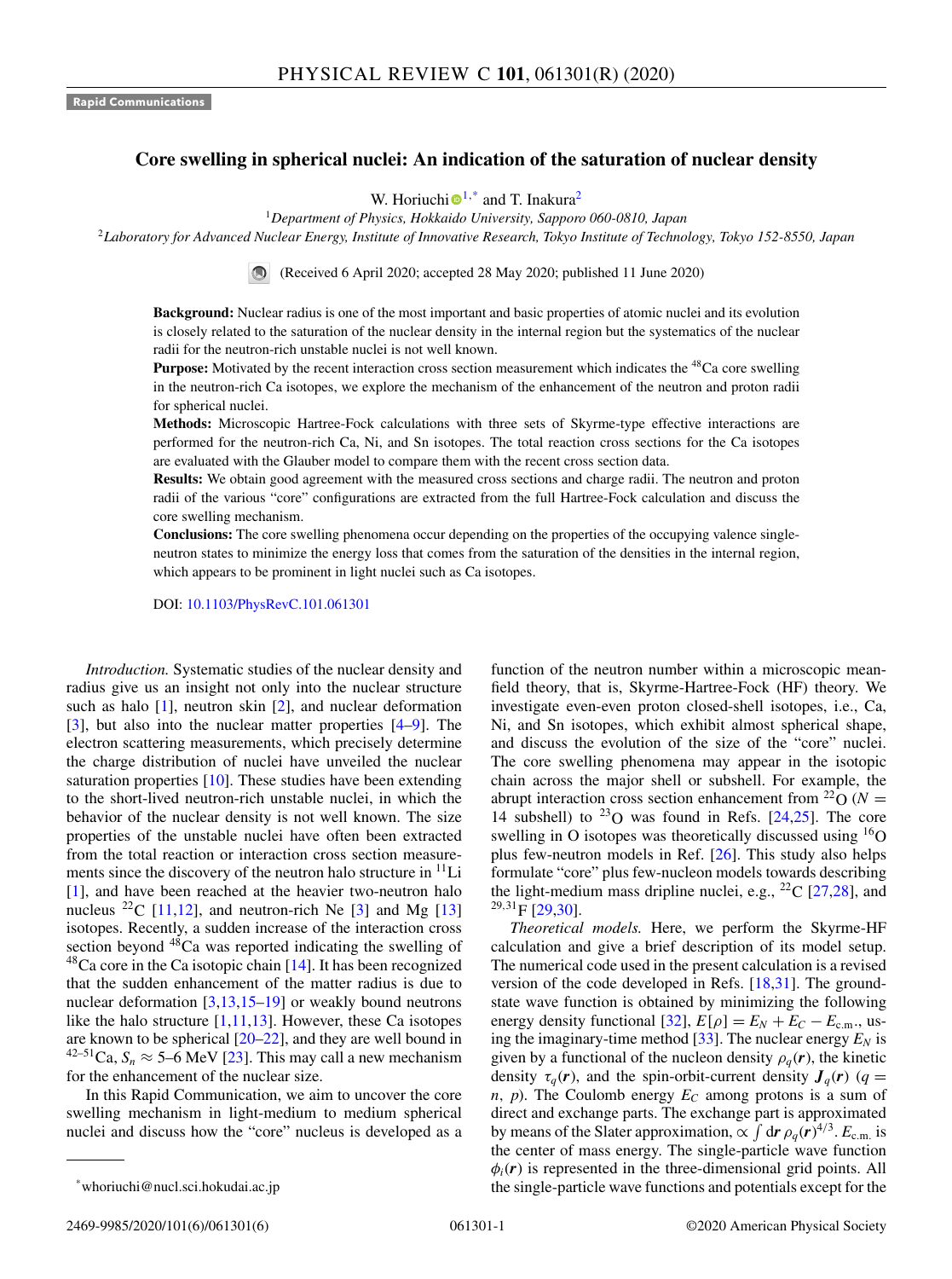Coulomb potential are assumed to vanish outside the sphere of radius 20 fm. For the calculation of the Coulomb potential, we follow the prescription given in Ref. [\[34\]](#page-6-0). In order to see the model dependence, we employ three kinds of Skyrme parameter sets, SkM<sup>∗</sup> [\[35\]](#page-6-0), SLy4 [\[36\]](#page-6-0), and SkI3 [\[37\]](#page-6-0).

In this study, for the sake of simplicity, we only consider spherical configurations and neglect the pairing correlation. The pairing correlation makes it difficult to define the "core" configuration because this induces the fractional occupation probability. It should be noted that for nonclosed subshell nuclei, the HF calculation produces slightly deformed ground states, whereas the  $HF + BCS$  and Hartree-Fock-Bogoliubov calculations give spherical ground states due to the pairing correlations [\[20,21,38,39\]](#page-6-0). To preserve the spherical symmetry, we employ the filling approximation [\[40\]](#page-6-0). Namely, when the Fermi level with angular momentum *j* is occupied partially by *m* particles ( $m < 2j + 1$ ), we consider that  $2j + 1$ particles with the uniform occupation probability  $m/(2 j + 1)$ occupy the Fermi level. We note that the effect of the pairing interaction on the nuclear radii is small for a spherical ground state as was shown in Ref. [\[38\]](#page-6-0).

*Results and discussions.* First we compute the total reaction cross sections of Ca isotopes following the prescriptions given in Ref. [\[18\]](#page-6-0). The nucleon-target formalism in the Glauber theory  $[41]$  (NTG  $[42]$ ) is employed for the evaluation of the total reaction cross sections. Inputs to this reaction theory are the neutron and proton densities of projectile and target nuclei as well as the profile function which describes the nucleon-nucleon scattering at forward angles. The neutron and proton densities of the projectile nuclei are obtained from the HF calculations. For the target nucleus,  $^{12}C$ , we adopt the harmonic-oscillator density [\[43\]](#page-6-0) whose width parameter is fixed so as to reproduce the root-mean-square (rms) pointproton radius of  ${}^{12}C$ , 2.33 fm, extracted from the charge radius data [\[44\]](#page-6-0). Standard parameter sets of the profile function are tabulated in Ref. [\[45\]](#page-6-0). Once they are set, this model has no adjustable parameter and gives a nice description in highenergy nucleus-nucleus collisions as demonstrated in many examples [\[18,27,43,46–48\]](#page-6-0).

Figure 1 plots the calculated total reaction cross sections of  $40-70$ Ca isotopes on a  $12$ C target at the incident energy of 280 MeV/nucleon. Recent experimental interaction cross section data of  $42-51$ Ca [\[14\]](#page-5-0) are also plotted for comparison. The calculated total reaction cross sections presented here fairly well reproduce the recent experimental data  $[14]$ , which confirm the validity of the calculated matter densities. The interaction dependence of those adopted Skyrme parameter sets on the cross sections are small in the regions where the experimental data are available. The SkI3 interaction predicts somewhat larger cross sections for  $N \gtrsim 30$  because SkI3 has larger slope parameter of the equation of the state, the so-called *L*, compared to others [\[49\]](#page-6-0), leading to more rapid growth of the neutron skin thickness with respect to an increase of the neutron number [\[39\]](#page-6-0). The results of the neutron number  $N > 50$  are not shown although the calculation still produces several bound ground states with  $N > 50$  depending on the interaction employed. Note that the heaviest Ca isotope found so far is  ${}^{60}Ca$  [\[50\]](#page-6-0), and the recent theoretical works



FIG. 1. Total reaction cross sections  $(\sigma_R)$  of Ca isotopes on a <sup>12</sup>C target incident at 280 MeV/nucleon. The SkM<sup>\*</sup>, SLy4, and SkI3 interactions are employed for the HF calculations. Experimental interaction cross section ( $\sigma$ <sup>*I*</sup>) data are taken from Ref. [\[14\]](#page-5-0).

predict the neutron dripline is close to <sup>60</sup>Ca [\[51\]](#page-6-0), and possibly at  ${}^{70}Ca$  [\[52\]](#page-6-0), and at  ${}^{64}Ca$  [\[22\]](#page-6-0).

Although there are small differences, overall, the calculated densities reasonably explain the behavior of the available experimental cross sections. We discuss the size properties of the Ca, Ni, and Sn isotopes using these ground-state wave functions obtained. We calculate  $40-70$ Ca ( $N = 20-50$ ), <sup>56–86</sup>Ni ( $N = 28$ –58), and <sup>114–146</sup>Sn ( $N = 64$ –96) to cover various single-neutron configurations across the major shells. Here, the "core" nucleus has to be defined in a reasonable way so that we can discuss its size evolution. For this purpose, we extract these single-particle orbits that corresponds to the closed shell or subshell neutron configurations from the full HF configurations. The rms radii for neutrons and protons are calculated for each "core" configuration and their evolution with respect to the neutron number is discussed.

Figure [2](#page-3-0) draws the rms neutron and proton radii of the Ca, Ni, and Sn isotopes obtained from the HF calculations and those extracted from their core configurations. The results with the SkM<sup>∗</sup> interaction are presented. The rms point-proton radii extracted from the charge radii [\[44\]](#page-6-0) are also plotted for comparison and are found to be in good agreement with the theoretical calculations. A kink behavior found at  $N = 28$  of the Ca isotopes is qualitatively reproduced. Almost the same results are obtained with the SLy4 and SkI3 interactions. For more qualitative understanding of the kink behavior of the nuclear radii, we remark that the importance of the spinorbit interaction was discussed in Refs. [\[53–55\]](#page-6-0). The kink behaviors of the proton radii at  $N = 28$  in the Ca isotopes and at  $N = 126$  in the Pb isotopes were well reproduced by introducing density-dependent spin-orbit interaction. The spin-orbit interaction could modify the single-particle orbits and plays a role in the core swelling phenomena.

First, let us discuss the size evolution of the core nuclei in the Ca isotopes drawn in Fig.  $2(a)$ . As the neutron number increases, the total neutron radius gradually increases showing some kink behavior at the neutron numbers where the outermost single-neutron orbit is fully occupied. In general, since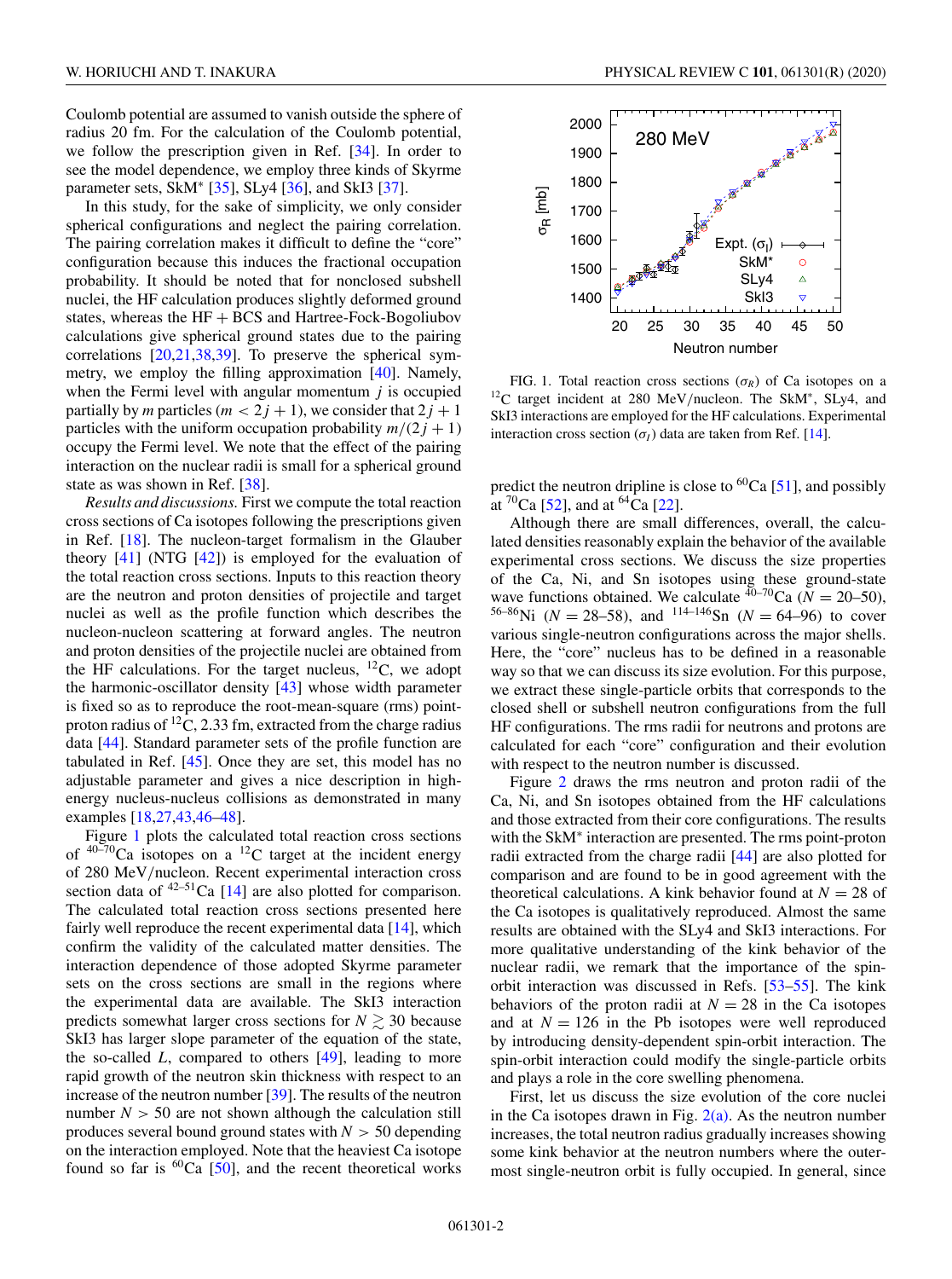<span id="page-3-0"></span>

FIG. 2. Nuclear rms radii of (a) Ca, (b) Ni, and (c) Sn isotopes for neutron (closed circles) and proton (open circles). The rms neutron radii of various "core" nuclei are also plotted. The SkM<sup>∗</sup> interaction is employed. See text for details. Filled diamonds in gray indicate experimental rms point-proton radii extracted from Ref. [\[44\]](#page-6-0).

the centrifugal barrier is smaller, the lower angular momentum, the more diffused nuclear surface obtains [\[39\]](#page-6-0), which leads to a larger rms radius. On the other hand, the neutron number dependence of the core nuclei behaves differently from that of the total neutron radii: From  $N = 20-28$  and  $N = 40-50$ , the neutron radii of the <sup>40</sup>Ca and <sup>48</sup>Ca cores are almost constant, whereas from  $N = 28$  to 40, they increase drastically as it almost follows the behavior of the proton radii. This fact is also consistent with the observation found in Ref. [\[14\]](#page-5-0). With large neutron excess at  $N = 40-50$ , the proton radius extends for gaining the symmetry energy from

the surrounding neutrons despite the fact that the neutron radius keeps its constant behavior. In fact, we see the linear enhancement of the proton radius following the enhancement of the neutron radius though the slope is not steeper than that of the neutron one.

In Fig. 2(b), similar behavior is also found in the Ni isotopes up to  $N = 50$  with further core swelling from  $N =$ 50 to 58. This isotopic chain extends to the Sn isotopes [Fig.  $2(c)$ ], showing the rapid increase of the neutron radius from  $N = 64-70$  and  $N > 82$ , whereas the proton radii gradually increase without showing any kink behavior.

The enhancement of the neutron radius certainly reflects the properties of the outermost single-particle orbits. The constant behavior of the neutron core radius can only be found when the nodeless *j*-upper orbits such as  $0f_{7/2}$ ,  $0g_{9/2}$ , and 0*h*11/<sup>2</sup> orbits are occupied. When the enhancement of the neutron core radius occurs, the occupying orbits are always nodal wave functions such as  $1p$ ,  $1d$ ,  $2s$ ,  $1f_{7/2}$ ,  $2p$  orbits or *j*lower orbits. Since these single-particle densities have strong overlap with the core density, the nuclear density in the internal region becomes high when nodal and *j*-lower orbits are added to the core nucleus, while the nodeless *j*-upper orbits only contribute to the densities at around the nuclear surface. If the internal density of the core is already saturated, the system looses the energy, and thus, to accommodate the additional neutrons, strong rearrangement of the mean field occurs to decrease the density in the internal region, which leads to the core swelling. We also made the same analysis for  $16-24$ O. As expected from the above conjecture, the swelling of the <sup>16</sup>O core occurs from  $N = 14$ –16 where the 1<sub>*s*1/2</sub> orbits contribute, which is consistent with the consequence given in Ref. [\[26\]](#page-6-0).

To show the above finding more explicitly, in Fig. [3,](#page-4-0) we display the total matter (solid and long-dashed lines in black), core (dashed and dotted lines in red), and valence neutron densities (chain and double-dotted-spaced lines in blue) of the selected Ca, Ni, and Sn isotopes located in different shell or subshell regions. In the regions where the core swelling does not occur, which correspond to panels (a), (c), (e), and (h) of Fig. [3,](#page-4-0) the valence neutrons (chain and double-dotted-spaced lines) occupy the *j*-upper orbits and contribute mainly to the enhancement of the densities of the nuclear surface at around the nuclear half density. In case of  ${}^{50}Ca$  and  ${}^{58}Ni$  $(N = 30)$ , panels (b) and (d), respectively, we see that the central densities of the core (dotted line) are already saturated. The valence neutrons (double-dotted-spaced lines) occupy the nodal or *j*-lower orbits and contribute to the densities of all regions. By adding neutrons up to  $N = 40$ , the central densities of the  $^{48}$ Ca or  $^{56}$ Ni core (dashed lines) have to be reduced to keep the saturation density  $\approx 0.16-0.17$  fm<sup>-3</sup> in the total matter densities (solid lines). Thus the core densities are enhanced in the surface region. In the panels (f), (g), and (i), the central densities of the core (dashed and dotted lines) becomes  $\approx 0.15$  fm<sup>-3</sup>, which can accommodate further neutrons as they are indicated in the valence neutron densities (chain and double-dotted-spaced lines). In these isotopes, the matter radii are enhanced due to the contributions from both the core and valence neutron densities at the surface region.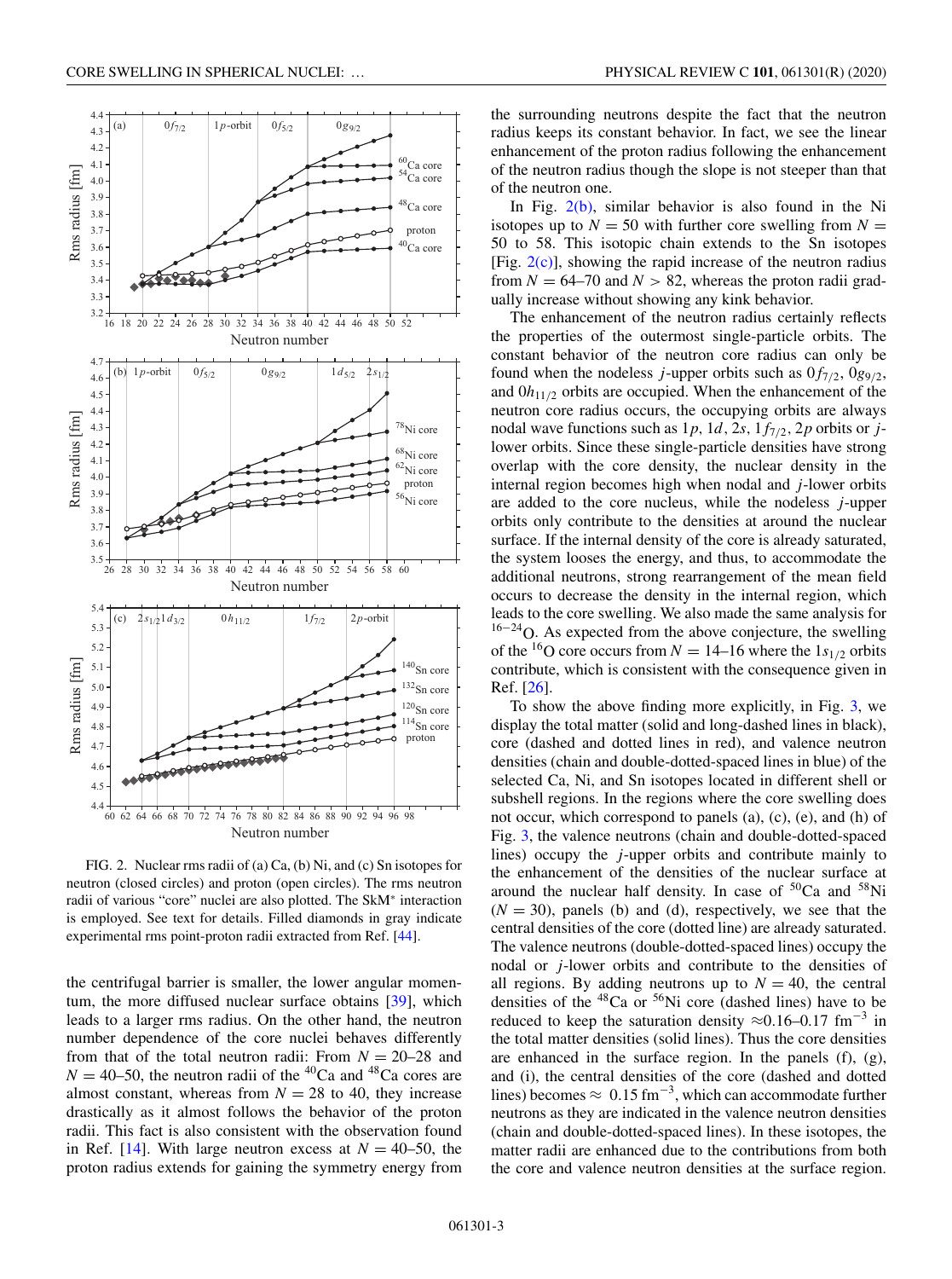<span id="page-4-0"></span>

FIG. 3. Total matter ( $\rho_m$ ), core ( $\rho_c$ ), and valence neutron ( $\rho_n$ ) densities of <sup>42,48,50,60,62,70</sup>Ca, 58,68,70,78,80,86Ni, and <sup>116,120,122,132,134,146</sup>Sn. The SkM<sup>∗</sup> interaction is employed. See text for details.

The internal nucleons are pulled by the excess neutrons to gain the symmetry energy as presented in the total matter densities (solid and long-dashed lines) in panels (e) and (h).

To strengthen the above conjecture, we perform another HF calculation for the valence neutrons by assuming an inert or frozen core in the system. Actually, we evaluate the energy difference between the HF calculation  $E_{HF}$  and the HF calculation with frozen core, *E*frozen. In the frozen-core HF calculations, the wave function of the "core" nucleus is replaced by the ground-state wave function of the corresponding nucleus. For instance, the *E*<sub>frozen</sub> of <sup>52</sup>Ca, which is assumed to have 48Ca core and four valence neutrons, is calculated by optimization of the four valence neutron wave functions. The wave functions of the <sup>48</sup>Ca core is always represented by the ground state of  $48$ Ca obtained by the full HF calculation. No rearrangement among core and valence neutron configurations occurs in the frozen-core HF calculations. Therefore, the energy difference  $E_{\text{frozen}} - E_{\text{HF}}$  can be a measure of the mean-field rearrangement by adding the valence neutrons.

Figure [4](#page-5-0) displays *E*frozen − *E*HF of the Ca, Ni, and Sn isotopes. No qualitative difference is found in the calculations with the SkM∗, SLy4, and SkI3 interactions. As expected, the energy loss appears to be large when the nodal or *j*-lower

orbits are occupied, especially, in  $N = 28-40$  for the Ca and Ni isotopes. On the other hand, the energy difference is small when the nodeless *j*-upper orbits, the  $0f_{7/2}$ ,  $0g_{9/2}$ , and  $0h_{11/2}$ orbits, are filling, in which no swelling the neutron core occurs as displayed in Fig. [2.](#page-3-0) This means that in those *N* regions the core and valence neutrons densities are well separated in terms of the nuclear saturation.

We find a moderate energy loss in  $N = 50-58$  for the Ni isotopes and  $N = 64-70$ , 82-96 for the Sn isotopes despite the fact that a weak increase of the neutron core radius occurs as presented in panels (b) and (c) of Fig. [2.](#page-3-0) This is because the internal densities of those core nuclei,  ${}^{60}Ca$  and  ${}^{114,132}Sn$ , are not well saturated as presented in panels (f), (g), and (i) of Fig. 3 (dashed lines) for  $N = 58$ ,  $N = 70$ , and  $N = 84$ , respectively. Since these internal densities are low enough to accommodate the additional neutrons that comes from the internal amplitudes of the nodal orbits, the rearrangement of the mean field is weaker, and thus the energy loss is suppressed.

*Conclusions.* The sudden increase of the nuclear radii is the indication of the saturation of the internal density balanced with the nuclear symmetry energy. It is found that the evolution of the neutron radius is strongly depend on the occupying valence neutrons. By adding the nodeless *j*-upper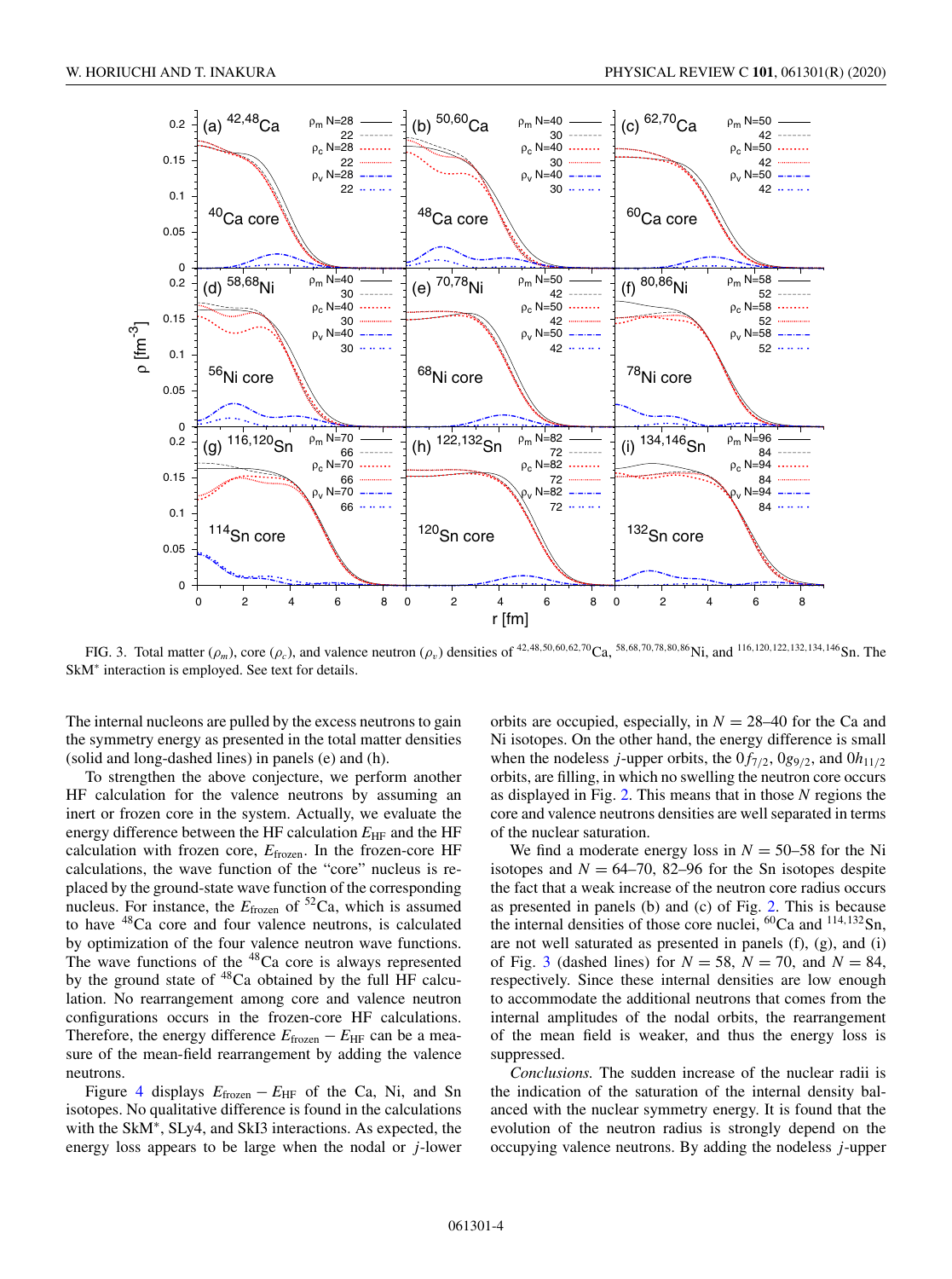<span id="page-5-0"></span>

FIG. 4. Energy difference between the HF and the frozen-core HF calculations of (a) Ca, (b) Ni, and (c) Sn isotopes with the SkM<sup>∗</sup> , SLy4, and SkI3 interactions. See text for details.

orbits, it shows the constant behavior of the neutron radii of the core nucleus because these orbits only contribute to the nuclear surface where the nuclear densities are unsaturated. A sudden increase of the neutron core radius occurs when the nodal or *j*-lower orbits are occupied. Strong rearrangement of the mean field happens to reduce the central density to accommodate these orbits that contribute to the densities of all regions. This behavior is significant in light-medium mass nuclei, such as Ca and Ni isotopes as the valence nucleons strongly influence the core configurations. For heavier nuclei, Sn, the neutron and proton radii are determined in a more democratic way. Since more neutrons can be accommodated in the internal region, the moderate core swelling is expected for such nuclei with large neutron excess, where the internal densities are not well saturated.

This knowledge is also useful when one formulates a core plus few-nucleon model. When the valence nucleons occupy the nodal or *j*-lower orbits, some energy loss is expected if the core nucleus is inert or the core swelling is not introduced. However, this effect may be small in the case of the dripline nuclei because the core nucleus is expected to be already swelled and its internal density is unsaturated.

Systematic studies of the neutron and proton radii and densities are desired to reveal these nuclear size properties of finite nuclei. For this purpose, a systematic measurement of the total reaction cross sections on a proton target [\[38,56\]](#page-6-0) may be the most promising way to investigate the core swelling phenomena for the short-lived neutron-rich nuclei.

In this Rapid Communication, we only investigate the spherical nuclei for simplicity. A further study considering the nuclear deformation is interesting and will be reported elsewhere.

*Acknowledgments.* This work was in part supported by JSPS KAKENHI Grants No. 18K03635, No. 18H04569, and No. 19H05140. We acknowledge the collaborative research program 2020, information initiative center, Hokkaido University.

- [1] I. Tanihata, H. Hamagaki, O. Hashimoto, Y. Shida, N. Yoshikawa, K. Sugimoto, O. Yamakawa, T. Kobayashi, and N. Takahashi, [Phys. Rev. Lett.](https://doi.org/10.1103/PhysRevLett.55.2676) **55**, 2676 (1985).
- [2] T. Suzuki, H. Geissel, O. Bochkarev, L. Chulkov, M. Golovkov, D. Hirata, H. Irnich, Z. Janas, H. Keller, T. Kobayashi *et al.*, [Phys. Rev. Lett.](https://doi.org/10.1103/PhysRevLett.75.3241) **75**, 3241 (1995).
- [3] M. Takechi, T. Ohtsubo, T. Kuboki, M. Fukuda, D. Nishimura, T. Suzuki, T. Yamaguchi, A. Ozawa, T. Moriguchi, T. Sumikawa *et al.*, [Mod. Phys. Lett. A](https://doi.org/10.1142/S021773231000054X) **25**, 1878 (2010).
- [4] [L. W. Chen, C. M. Ko, B. A. Li, and J. Xu,](https://doi.org/10.1103/PhysRevC.82.024321) Phys. Rev. C **82**, 024321 (2010).
- [5] [P.-G. Reinhard and W. Nazarewicz,](https://doi.org/10.1103/PhysRevC.81.051303) Phys. Rev. C **81**, 051303(R) (2010).
- [6] [X. Roca-Maza, M. Centelles, X. Viñas, and M. Warda,](https://doi.org/10.1103/PhysRevLett.106.252501) Phys. Rev. Lett. **106**, 252501 (2011).
- [7] M. Kortelainen, J. Erler, W. Nazarewicz, N. Birge, [Y. Gao, and E. Olsen,](https://doi.org/10.1103/PhysRevC.88.031305) Phys. Rev. C **88**, 031305(R) (2013).
- [8] [T. Inakura, T. Nakatsukasa, and K. Yabana,](https://doi.org/10.1103/PhysRevC.88.051305) Phys. Rev. C **88**, 051305(R) (2013).
- [9] X. Roca-Maza, X. Viñas, M. Centelles, B. K. Agrawal, G. Coló, [N. Paar, J. Piekarewicz, and D. Vretenar,](https://doi.org/10.1103/PhysRevC.92.064304) Phys. Rev. C **92**, 064304 (2015).
- [10] [H. de Vries, C. W. de Jager, and C. de Vries,](https://doi.org/10.1016/0092-640X(87)90013-1) At. Data Nucl. Data Tables **36**, 495 (1987).
- [11] K. Tanaka, T. Yamaguchi, T. Suzuki, T. Ohtsubo, M. Fukuda, D. Nishimura, M. Takechi, K. Ogata, A. Ozawa, T. Izumikawa *et al.*, Phys. Rev. Lett. **104**[, 062701 \(2010\).](https://doi.org/10.1103/PhysRevLett.104.062701)
- [12] Y. Togano, T. Nakamura, Y. Kondo, J. A. Tostevin, A. T. Saito, J. Gibelin, N. A. Orr, N. L. Achouri, T. Aumann, H. Baba *et al.*, [Phys. Lett. B](https://doi.org/10.1016/j.physletb.2016.08.062) **761**, 412 (2016).
- [13] M. Takechi, S. Suzuki, D. Nishimura, M. Fukuda, T. Ohtsubo, M. Nagashima, T. Suzuki, T. Yamaguchi, A. Ozawa, T. Moriguchi *et al.*, Phys. Rev. C **90**[, 061305\(R\) \(2014\).](https://doi.org/10.1103/PhysRevC.90.061305)
- [14] M. Tanaka, M. Takechi, M. Fukuda, D. Nishimura, T. Suzuki, Y. Tanaka, T. Moriguchi, D. S. Ahn, A. Aimaganbetov, M. Amano *et al.*, Phys. Rev. Lett. **124**[, 102501 \(2020\).](https://doi.org/10.1103/PhysRevLett.124.102501)